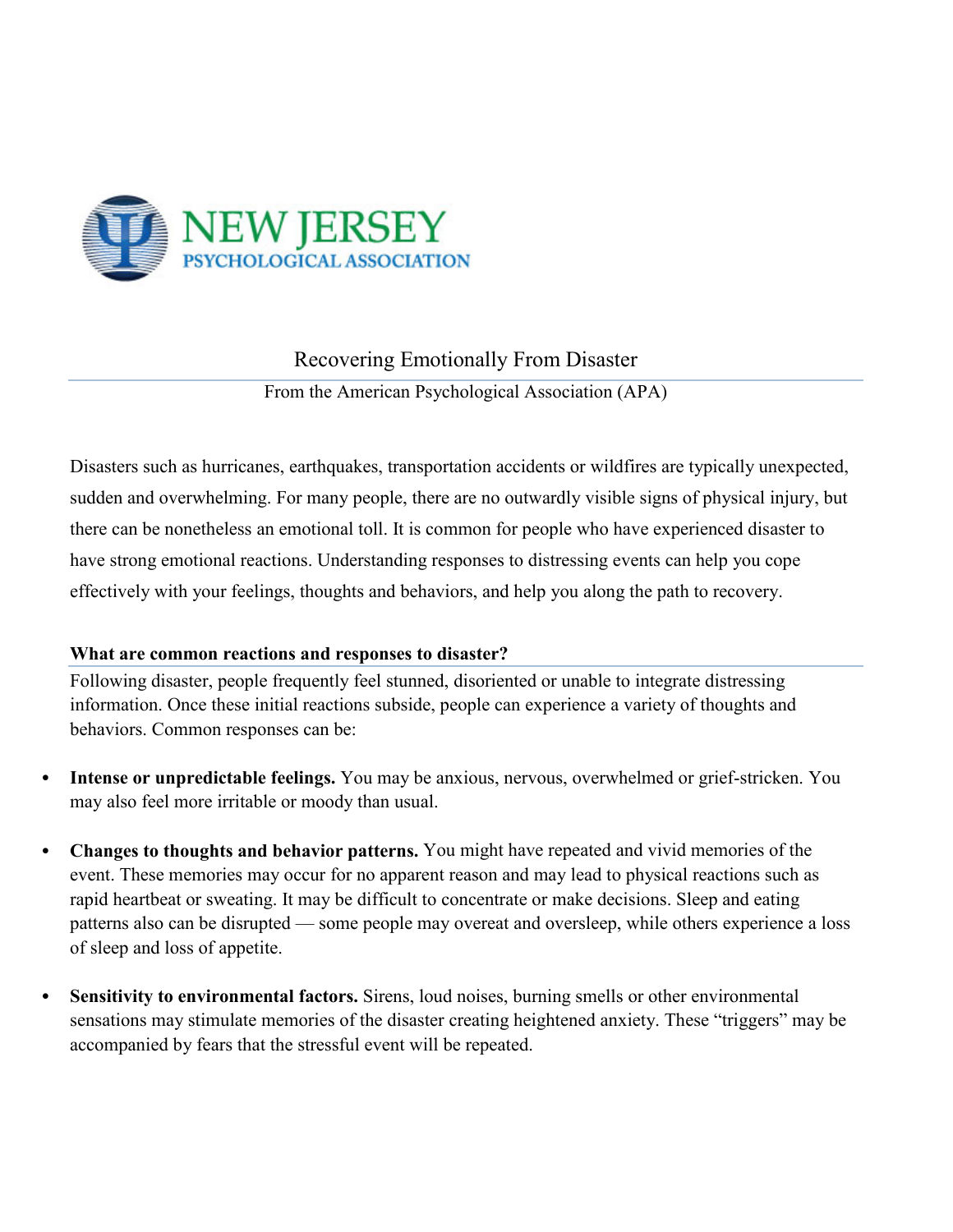- **Strained interpersonal relationships.** Increased conflict, such as more frequent disagreements with family members and coworkers, can occur. You might also become withdrawn, isolated or disengaged from your usual social activities.
- **Stress-related physical symptoms.** Headaches, nausea and chest pain may occur and could require medical attention. Preexisting medical conditions could be affected by disaster-related stress

## **How do I cope?**

Fortunately, research shows that most people are resilient and over time are able to bounce back from tragedy. It is common for people to experience stress in the immediate aftermath, but within a few months most people are able to resume functioning as they did prior to the disaster. It is important to remember that resilience and recovery are the norm, not prolonged distress.

There are a number of steps you can take to build emotional well-being and gain a sense of control following a disaster, including the following:

- **Give yourself time to adjust.** Anticipate that this will be a difficult time in your life. Allow yourself to mourn the losses you have experienced and try to be patient with changes in your emotional state.
- **Ask for support from people who care about you and who will listen and empathize with your situation.** Social support is a key component to disaster recovery. Family and friends can be an important resource. You can find support and common ground from those who've also survived the disaster. You may also want to reach out to others not involved who may be able to provide greater support and objectivity.
- **Communicate your experience.** Express what you are feeling in whatever ways feel comfortable to you — such as talking with family or close friends, keeping a diary or engaging in a creative activity (e.g., drawing, molding clay, etc.).
- **Find a local support group led by appropriately trained and experienced professionals.** Support groups are frequently available for survivors. Group discussion can help you realize that you are not alone in your reactions and emotions. Support group meetings can be especially helpful for people with limited personal support systems.
- **Engage in healthy behaviors to enhance your ability to cope with excessive stress.** Eat well-balanced meals and get plenty of rest. If you experience ongoing difficulties with sleep, you may be able to find some relief through relaxation techniques. Avoid alcohol and drugs because they can be a numbing diversion that could detract from as well as delay active coping and moving forward from the disaster.